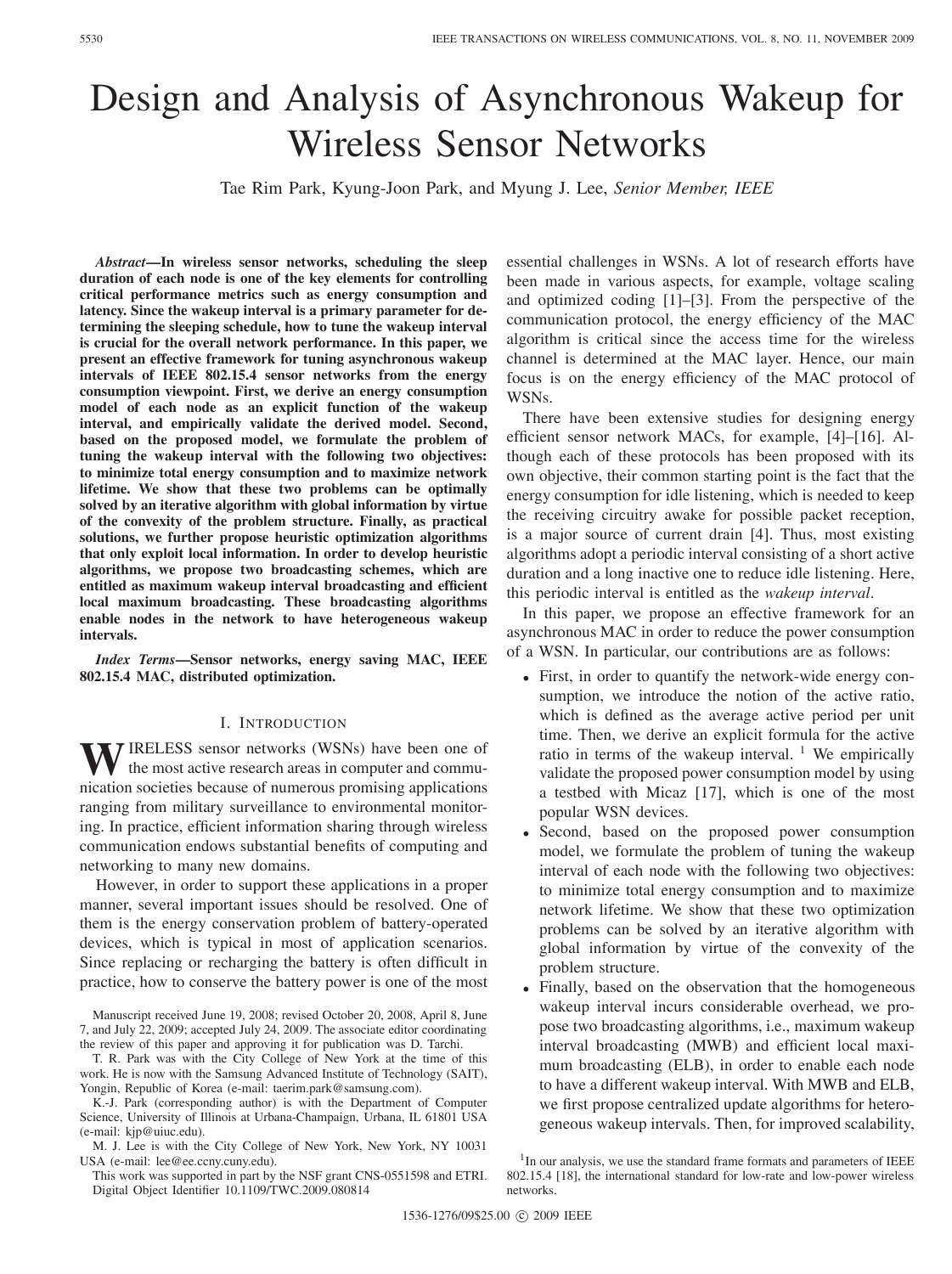

Fig. 1. Example timelines of LPEA. Unicast: Device A transmits a frame to Device B. Broadcast: Device A broadcasts a frame.

we further propose localized algorithms, which achieve competitive performance.

According to how to schedule the active duration of network nodes, existing MAC algorithms can be divided into two classes: synchronous and asynchronous. In the synchronous MACs such as SMAC [4], each node basically wakes up and sleeps at the same time by a certain synchronization algorithm. Since every node shares a common active duration, frames can be exchanged during this duration. However, a synchronization algorithm requires extra time for exchanging control frames. In addition, there is a significant scaling problem with a synchronous approach since synchronization becomes more difficult as the network size increases.

On the other hand, a node with an asynchronous MAC such as BMAC [10], follows its own schedule without synchronization with other nodes. Since there is no synchronization effort, asynchronous MACs are relatively simple, and can maintain a smaller active duration than synchronous MACs. However, when a transmitter tries to send a frame to a receiver following a different schedule, the transmitter has to keep spending energy until the receiver wakes up. In general, an asynchronous approach is more energy efficient than a synchronous one when traffic load is low [10].

The performance of asynchronous MACs is usually determined by two MAC layer parameters, i.e., the active duration and the wakeup interval. Figure 1 illustrates these two notions in detail. The active duration is the time period of how long a device wakes up for frame reception in each wakeup interval. For example, FG-MAC [13] focuses on minimizing the active duration, which dominates energy consumption of low-traffic nodes. However, it should be noted that the active duration is usually determined at the time of protocol design and remains fixed afterwards. In the meantime, the wakeup interval determines how often a device wakes up. Unlike the active duration, the wakeup interval can be adjusted by considering various factors such as network traffic and topology after protocol design.

In order to show the relation between the wakeup interval

and network performance, network energy consumption has been discussed with analytical models in [11] and [12]. In [19], an approximation model from simulation in a star topology was presented. Nevertheless, these existing studies focused on transmission of unicast frames only. To the best of our knowledge, there has been few studies on the network-wide energy consumption of asynchronous MACs with broadcasting traffic.

The rest of the paper is organized as follows. In the next section, existing sensor network MACs are introduced. Then, we derive and empirically validate an analytical model for the active ratio in Section III. Based on the proposed model, the optimal wakeup interval is studied in Section IV. Then, we discuss the heterogeneous wakeup interval by introducing two broadcasting algorithms in Section V. Our simulation study follows in Section VI. Finally, we conclude our paper in section VII.

## II. PRELIMINARIES: MAC PROTOCOLS FOR WIRELESS SENSOR NETWORKS

In this section, we provide an overview of MAC protocols for WSNs, which will be preliminaries for our work. As briefly introduced in the previous section, sensor network MACs can be classified into two groups, i.e., synchronous and asynchronous ones. Among the synchronous MACs, SMAC is one of the most widely known protocols [4]. In SMAC, each node keeps the same schedule, which consists of alternating active and inactive durations. The active duration starts with a sub-duration for SYNC frames, followed by a sub-duration for request-to-send (RTS) frames. Thus, when a node enters into the sub-duration for SYNCs, it transmits a SYNC with a predefined probability. Whenever a node receives a SYNC, it adjusts its own timer. Then, in the sub-duration for RTSs, a node with a data frame transmits an RTS. If a node receives an RTS, it replies with a clear-to-send (CTS) frame. After the sub-duration, a relatively long inactive duration follows. If a node did not transmit RTS or receive CTS during the previous active duration, it turns off the radio circuitry and saves energy during this inactive duration. However, if a node was involved in the RTS/CTS transmission, it stays awake to exchange the scheduled data frame in the inactive duration.

However, the relatively long inactive duration of SMAC introduces the problem of increased latency. This issue has been well studied in [20]. DSMAC was proposed to reduce the latency of SMAC [5]. Based on the same framework, DSMAC divides the wakeup interval in a dynamical manner. Another MAC protocol, TMAC, has also been proposed to reduce the latency by reserving the channel by an RTS frame [6]. A fast path scheduling algorithm has been proposed in [7] to reduce latency by exploiting the inactive duration. An aligning algorithm for the active duration was proposed in DMAC through a data-gathering tree [8].

On the other hand, BMAC is one of the most well-known asynchronous MACs [10]. It transmits a frame with a long preamble followed by actual data. If the receiver recognizes the preamble by periodic sampling, it stays awake in order to receive the data. In WiseMAC [14], an algorithm for reducing the length of the long preamble has been proposed based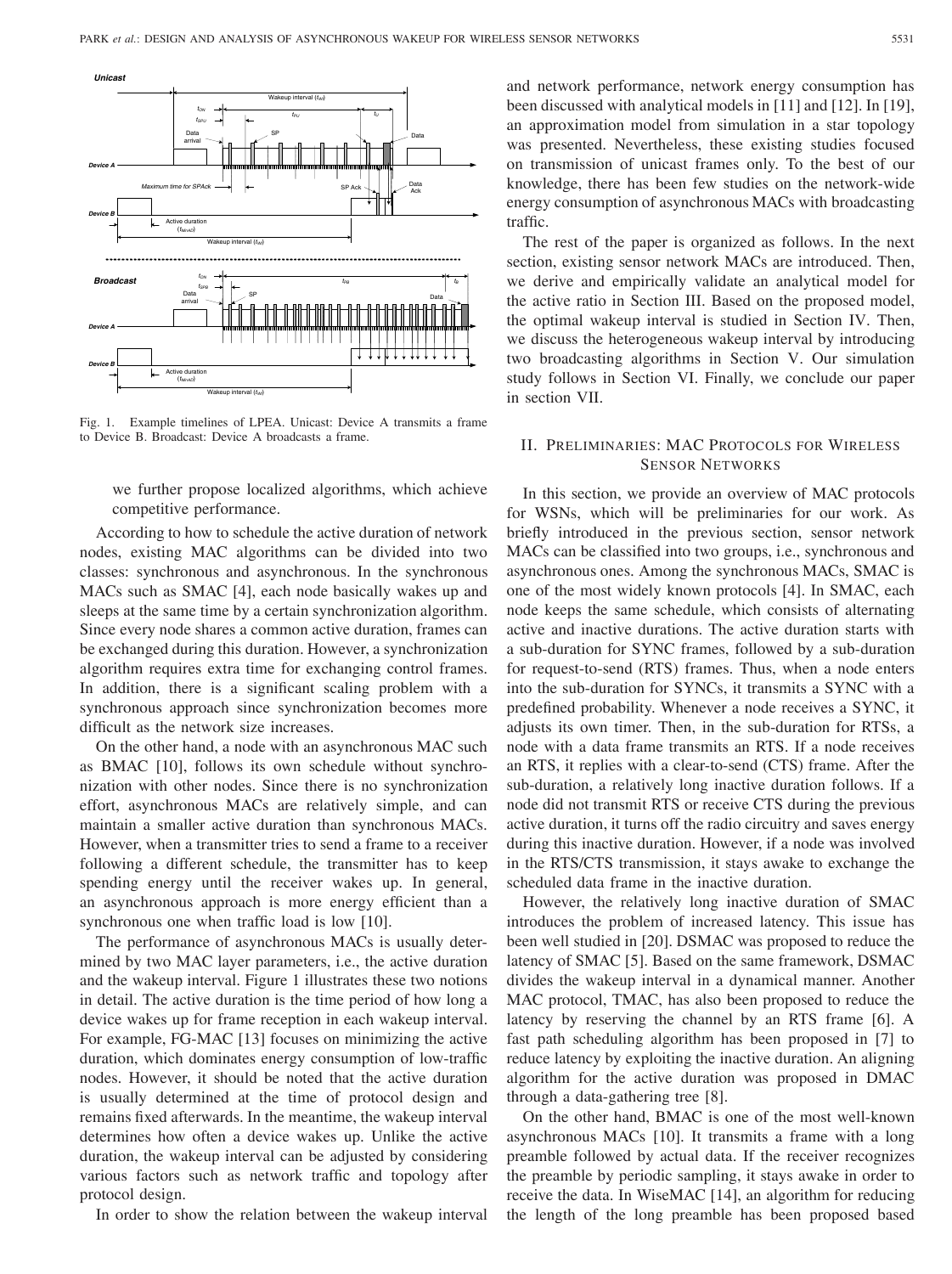on local synchronization. The WiseMAC receiver informs the sender of its own clock by piggybacking clock information in the acknowledgement frame. Then, the sender keeps track of the receiver's clock skew and transmits a data frame with a short preamble just before the estimated wakeup time of the receiver. SCP-MAC is another hybrid MAC with a similar local synchronization method[15], which uses a twophase contention to alleviate collision and an adaptive channel polling to handle bursty traffic. The use of short frames instead of long ones, together with an idea of a dual channel, was introduced in STEM [9]. XMAC [11] and TICER [12] further exploit a similar idea with a single channel. The dual channel idea of STEM was further extended with a wakeup radio in [21], [22]. An extensive survey on sensor network MAC algorithms can be found in [1], [23], [24].

For the rest of the paper, we focus on the general feature of asynchronous algorithms proposed in XMAC and TICER. We call this approach *Long Preamble Emulation with Acknowledgement (LPEA)*. An illustrative timeline of LPEA is introduced in Fig. 1. Here, the short frame that replaces the long preamble is called the Short Preamble (SP). In addition, the corresponding acknowledgement is called the Short Preamble Acknowledgement (SPAck). If we compare unicast transmission with broadcast one, the unicast transmission usually finishes earlier because it is acknowledged by SPAck. For broadcasting traffic, the stream of SPs is transmitted slightly longer than one wakeup interval to wake up all the neighbors.

## III. DERIVATION OF ACTIVE RATIO

In this section, we adopt the notion of the active ratio, which is defined as the average active period per unit time  $[25]$ . <sup>2</sup> Although the active ratio does not distinguish transmission, reception, and idle listening, it is still a reasonable measure of energy consumption because of the following reason: In many devices, energy consumption for transmission is quite similar to that for reception (including idle listening and channel sensing), both of which are much larger than that for the standby mode  $[26]-[28]$ . <sup>3</sup> Here, we derive an explicit formula for the active ratio of a node as a function of the wakeup interval.<sup>4</sup> For tractability, we introduce the following assumptions: There are no collisions, no overhead for turning on the transceiver, and no internal delay by an operating system such as those for data copy and task queue. These assumptions are practically reasonable, especially when the traffic load is not very severe. In fact, most of energy saving MACs have been designed under these assumptions [4], [10], [11]. The definitions and the values of the parameters used in our analysis are summarized in Table I.

TABLE I PARAMETERS AND SYMBOLS USED FOR ANALYSIS

| Symbol       | Parameter                             | Value        |  |  |
|--------------|---------------------------------------|--------------|--|--|
| $L_{SP}$     | Short Preamble length (Byte)          | 21, (23, 24) |  |  |
| $L_{SPAck}$  | Short Preamble Ack length (Byte)      | 21, (23)     |  |  |
| $L_{Data}$   | Data Frame length (Byte)              | 50           |  |  |
| $L_{Ack}$    | Acknowledgement Frame length (Byte)   | 11           |  |  |
| $t_b$        | Transmit/Receive one byte (s)         | $32E-6$      |  |  |
| $t_{CCA}$    | Time to perform CCA (s)               | $128E - 6$   |  |  |
| $t_{TR}$     | Turnaround time between Tx and Rx (s) | $192E-6$     |  |  |
| $t_{ON}$     | Turn on time $(s)$                    | $192E-6$     |  |  |
| $t_{slot}$   | Backoff slot time (s)                 | $320E - 6$   |  |  |
| $t_{WI,MAX}$ | Maximum Wakeup interval               | 2            |  |  |
| minBE        | Minimum Backoff exponent              |              |  |  |
| $t_{WI}$     | Wakeup interval                       |              |  |  |
| $t_{MinAD}$  | Minimum Active duration               |              |  |  |
| $r_{TI}$     | Unicast frame transmission rate       |              |  |  |
| $r_{RII}$    | Unicast frame reception rate          |              |  |  |
| $r_{TB}$     | Broadcast frame transmission rate     |              |  |  |
| $r_{RB}$     | Broadcast frame reception rate        |              |  |  |

*A. Derivation of the active ratio as a function of the wakeup interval*

Let  $I_c$  and  $\rho_c$  denote the current drain when a node turns on the transceiver and the active ratio of the transceiver, respectively. Similarly, let  $I_0$  and  $\rho_0$  denote respectively the current drain and the active ratio of other circuitry such as the micro controller. Then, the lifetime of a node with the battery capacity of  $C_{battery}$  is given as

$$
T_{life} = \frac{C_{battery}}{E[I_c]\rho_c + E[I_o]\rho_o},\tag{1}
$$

where  $E[\cdot]$  denotes expectation. Here, we assume that the active ratio of other circuitry is not so much larger than that of the transceiver. We further assume that  $E[I_c]\rho_c \gg E[I_o]\rho_o$ , which is reasonable in practice. For example, the micro controllers of Micaz [17] and Telos [29] consume 5.5 mA and 2 mA for normal operation [30], [31], while the transceiver cc2420 consumes 19.7 mA even for idle listening  $[26]$ . <sup>5</sup> Thus, (1) can be further approximated as

$$
T_{life} \approx \frac{C_{battery}}{E[I_c]\rho_c}.\tag{2}
$$

From now on, we use  $\rho$  instead of  $\rho_c$  for notational simplicity unless otherwise mentioned. The active ratio  $\rho$  is composed of the active ratio  $\rho_{TX}$  for transmission activity and the active ratio  $\rho_{RX}$  for reception activity. In order to derive  $\rho_{TX}$ , the energy consumptions for unicast and broadcast are considered separately due to their different power-consuming natures. The overall procedure is illustrated in a detailed manner in Fig. 1. Here, we consider an SP and an SPAck as new control frames. The lengths,  $L_{SP}$  and  $L_{SPack}$ , of the new

<sup>2</sup>Note that we refine the concept of the active ratio in [25] and further provide its closed-form expression for both, unicast and broadcast scenarios. 3For example, in cc2420, the current ratio among transmission, reception, and idle modes is 17.4:19.7:0.4.

<sup>&</sup>lt;sup>4</sup>Although we focus on the active ratio that dominates the total energy consumption of a device, an inactive ratio can also be integrated in order to derive a more precise model for energy consumption. The inactive ratio can be obtained by subtracting the active ratio from one.

<sup>&</sup>lt;sup>5</sup>If other circuitry of a node requires considerable current drain,  $T_{life}$ requires a more complicated model. Though it is of importance to develop such a model, it is out of the scope of this paper.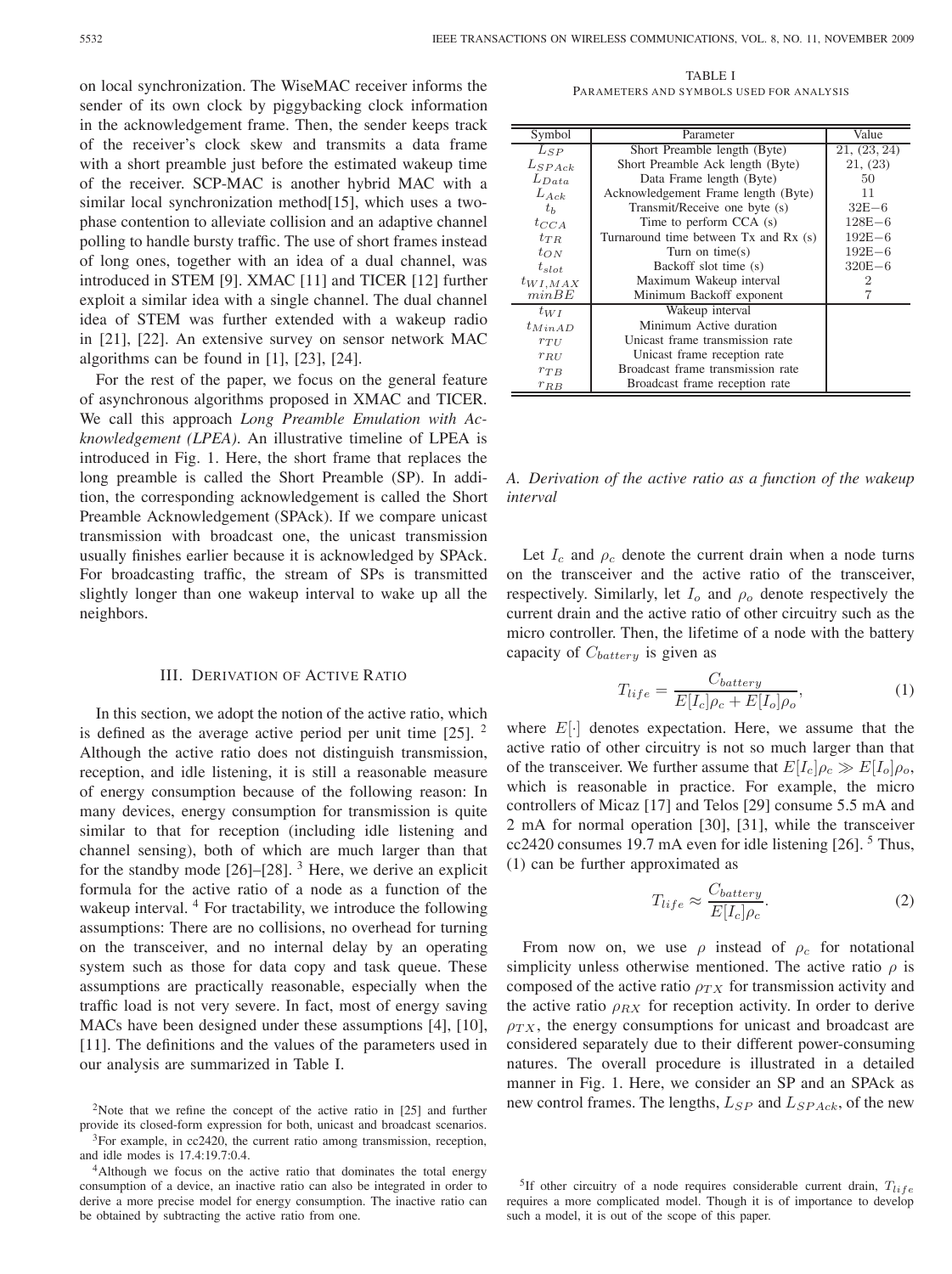frames including the physical layer header are 21 bytes. <sup>6</sup> In IEEE 802.15.4, the number of backoff slots before transmitting a new frame is randomly selected between 0 and  $2^{minBE} - 1$ . Here,  $minBE$  is the minimum backoff exponent, of which the default value is 3 by the standard. Therefore, the average backoff time is  $(2^{minBE} - 1)t_{slot}/2$ . In addition, the standard defines an additional time slot before transmitting a frame to perform Channel Clear Assessment (CCA) and turnaround.

For unicast transmission in LPEA, a node has to exchange an SP and an SPAck before transmitting a data frame. Thus, when the receiver is in the active mode, the average time  $E[t_U]$ to transmit a unicast frame can be obtained as

$$
E[t_U] = 3(2^{minBE} - 1)t_{slot}/2 + 3t_{slot} + L_{SP}t_b + L_{SPAck}t_b
$$
  
+ 
$$
L_{Data}t_b + t_{TR} + L_{Ack}t_b.
$$
 (3)

Here, an SP, an SPAck, and a data frame also require some additional amount of time for backoff and CCA. Thus, these terms are multiplied by three. Note that an Ack is transmitted without performing CCA. Thus, for an Ack, only the turnaround time is counted in 3.<sup>7</sup>

However, because of the asynchronous schedule, the sender may transmit a stream of SPs before the active time of the receiver. Specifically in the stream, the next frame is transmitted after waiting for the maximum time for an SPAck, which is equal to  $(2^{minBE} - 1)t_{slot} + t_{slot} + L_{SPAck}t_b$ . Additionally, on average, a time duration of  $(2^{minBE} - 1)t_{slot}/2 + t_{slot}$ is required for random backoff and CCA before transmission of the SP. Consequently, in order to derive the length of the SP stream, we first define  $E[t_{SPU}]$  as the average time for transmitting one SP for unicast as follows:

$$
E[t_{SPU}] = \frac{3}{2}(2^{minBE} - 1)t_{slot} + 2t_{slot} + (L_{SP} + L_{SPack})t_b,
$$

where the average waiting time before transmission is equal to that of  $L_{SPAck}t_b$  and the waiting times. Then, the average time  $E[t_{PU}]$  of the SP stream for unicast is given as

$$
E[t_{PU}] = \left[\frac{t_{WI}}{E[t_{SPU}]} \right] \frac{E[t_{SPU}]}{2}, \tag{4}
$$

where  $t_{WI}$  is the wakeup interval of each node.

Similarly, average times for broadcast are derived as

$$
E[t_B] = (2^{minBE} - 1)t_{slot} + 2t_{slot} + t_{TR} + (L_{SP} + L_{Data})t_b.
$$
\n
$$
(5)
$$

$$
E[t_{SPB}] = (2^{minBE} - 1)t_{slot}/2 + t_{slot} + L_{SP}t_b + t_{TR}.
$$
 (6)

$$
E[t_{PB}] = \left[\frac{t_{WI}}{E[t_{SPB}]}\right]E[t_{SPB}].
$$
\n(7)

Note that here are no SPAck and Ack for broadcasting. Thus, the number of backoff and CCA required for (5) and (6) are two and one, respectively. In (7), a sender should transmit

6For compatibility, we implement the frames as broadcast data frames in the MAC layer. Then, in the payload of the MAC layer, we add 4 bytes for control fields and the destination address. Therefore, the frames consist of 6 bytes of physical layer headers, 9 bytes of MAC layer headers, 4 bytes of MAC layer payloads, and 2 bytes of frame check sequence. If the frame is implemented as a new frame in IEEE 802.15.4 with reserved bits, the length will be 15 bytes. In case of implementing as a new command frame, the length will be 18 bytes.

The turnaround time  $t_{TR}$  is the amount of time required for state transition between the reception mode and the transmission mode of a physical device, which is given as 192 us in 2.4 GHz channels of IEEE 802.15.4.

SPs slightly longer than one wakeup interval in order to wake up every neighbor because there is no SPAck to stop SP transmission. Thus,  $E[t_{PB}]$  becomes almost twice of  $E[t_{PU}]$ .

With (3), (4), (5) and (7), the active ratio  $\rho_{TX}$  for transmission activity is derived with the unicast frame transmission rate  $r_{TU}$  and the broadcast frame transmission rate  $r_{TB}$  as

$$
\rho_{TX} \approx r_{TU} (t_{ON} + E[tp_U] + E[tp]) + r_{TB} (t_{ON} + E[tp_B] + E[tp]), \qquad (8)
$$

where  $t_{ON}$  is the time to turn on the transceiver before starting backoff for the first SP.

The active ratio  $\rho_{RX}$  for reception activity consists of periodic wakeup, unicast reception, and broadcast reception. In LPEA, each node has to be turned on in a periodic manner in order to receive at least one SP. Thus, the maximum time gap between two SPs is obtained when the maximum backoff is performed for an SP. Hence, the minimum active duration,  $t_{MinAD}$ , can be obtained as

$$
t_{MinAD} = t_{ON} + 2(2^{\min BE} - 1)t_{slot} + 2t_{slot} + 2L_{SP}t_b
$$
  
+  $L_{SPAck}t_b$ , (9)

where  $t_{ON}$  is the time to turn on the transceiver.

For a receiver, the active time for receiving a unicast frame is  $E[t_U]$  since, when it receives an SP, it terminates the SP stream with the SPAck and receives a data frame. However, in the case of broadcast, a receiver receives SPs for  $E[t_{PB}]/2$ on average. Hence, by considering the unicast frame reception rate  $r_{RU}$  and the broadcast frame reception rate  $r_{RB}$ , the active ratio  $\rho_{RX}$  for reception activity is derived as

$$
\rho_{RX} \approx \frac{t_{MinAD}}{t_{WI}} + r_{RU}E[t_U] + r_{RB}\left(\frac{E[t_{PB}]}{2} + E[t_B]\right) - r_{TU}E[t_{OTU}] - r_{RU}E[t_{ORU}] - (r_{TB} + r_{RB})t_{MinAD},
$$
\n(10)

where  $E[t_{OTU}]$  and  $E[t_{ORU}]$  are the average overlapped times of the periodic active durations corresponding to unicast transmission and reception. Their derivations are given in the appendix. From (8) and (10), the overall active ratio of a node is obtained as

$$
\rho = \rho_{TX} + \rho_{RX}
$$
\n
$$
= \frac{t_{MinAD}}{t_{WI}} + r_{TU} (t_{ON} + E[t_{PU}] + E[t_{U}] - E[t_{OTU}])
$$
\n
$$
+ r_{TB} (t_{ON} + E[t_{PB}] + E[t_{B}] - t_{MinAD})
$$
\n
$$
+ r_{RU} (E[t_{U}] - E[t_{ORU}])
$$
\n
$$
+ r_{RB} \left( \frac{E[t_{PB}]}{2} + E[t_{B}] - t_{MinAD} \right).
$$
\n(11)

We further approximate (11) for tractability in our analysis. To this end,  $E[t_{PU}]$  and  $E[t_{PB}]$  are approximated with  $t_{WI}/2$  and  $t_{WI}$ , respectively. These approximation are acceptable when  $t_{WI}$  is expected to be greater than  $E[t_{SPB}]$ and  $E[t_{SPU}]$ . We also ignore the times used to compensate overlapped time durations, which is reasonable as long as  $t_{WI}$ is quite larger than  $t_{MinAD}$ , and transmission rates are not so high. Hence,  $\rho$  in (11) further becomes

$$
\rho \approx \frac{t_{MinAD}}{t_{WI}} + r_{TU} \left( t_{ON} + \frac{t_{WI}}{2} + E[t_U] \right)
$$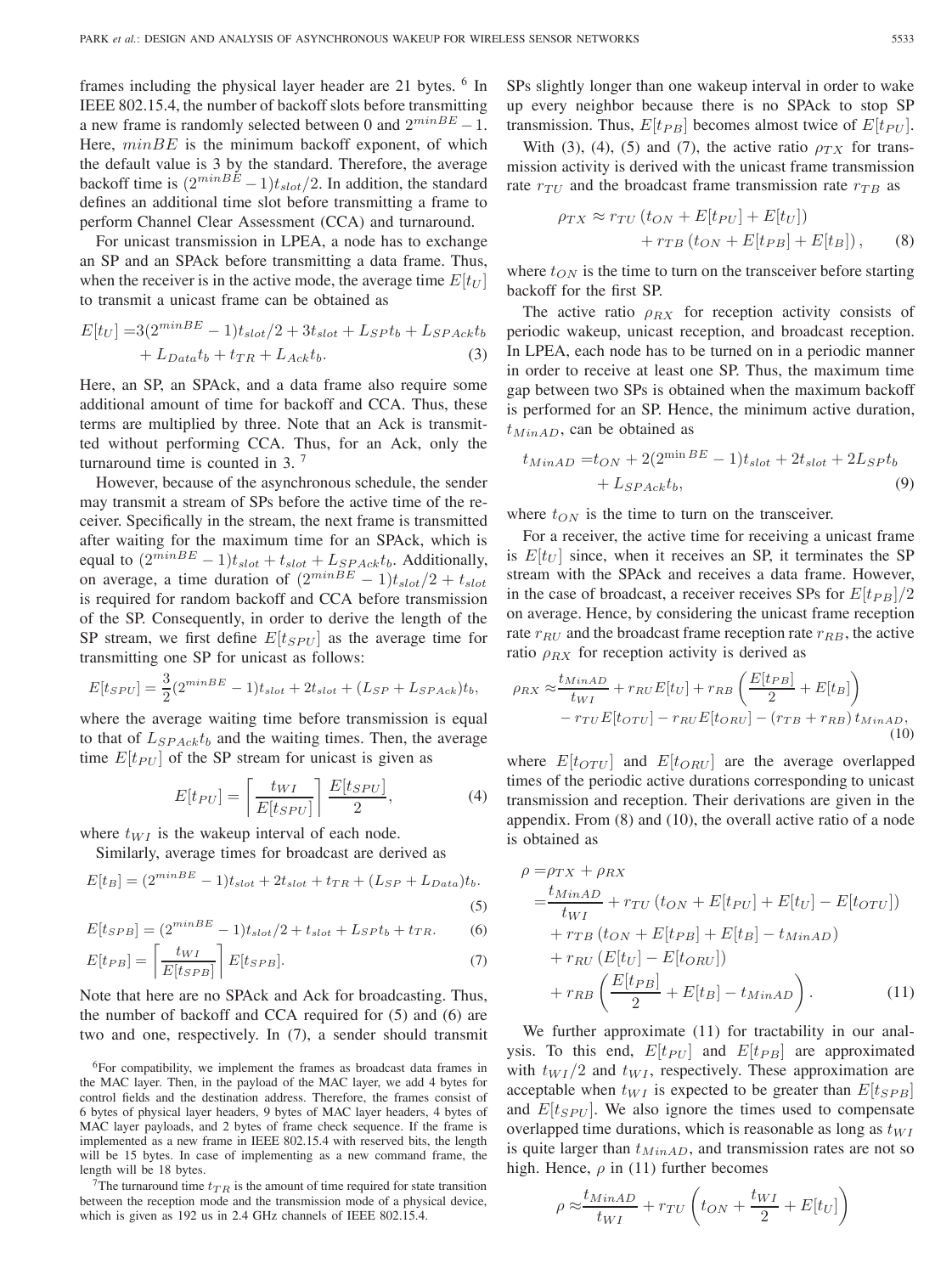

Fig. 2. Accuracy of the approximate active ratio with different transmission rates.

$$
+ r_{TB} (t_{ON} + t_{WI} + E[t_B]) + r_{RU} E[t_U]
$$

$$
+ r_{RB} \left(\frac{t_{WI}}{2} + E[t_B]\right). \tag{12}
$$

In order to show the effectiveness of (12), we will give an empirical comparison between (11) and (12) in the following subsection.

## *B. Model validation*

In order to validate the proposed analytical model, we implement LPEA on Micaz [17], embedding cc2420 as a transceiver [26]. We use the functions of MAC primitives and the software engine provided by the transceiver manufacturer. All frames follow the format defined in IEEE 802.15.4 Standard. For the SP and the SPAck, we use the data frame without violating the standard. In order to define control frames, we add 4 bytes for control fields and the destination address. In order to compare active ratios, we construct a star topology. We vary the value of the wakeup interval from 123 ms to 3.9 s, which corresponds to the standard beacon interval in the beacon mode of IEEE 802.15.4. Each experiment is performed for 800 seconds.

First, we show the effectiveness of the approximate model in (12). Figure 2 shows the comparison between (11) and (12) with different transmission rates. For all cases, it can be verified that the approximate model matches the model in (11) very well. Now, we compare the experimental results with the analytical ones in Figure 3. In all cases, these two results agree quite well. Only when the wakeup interval is quite small, the active ratios from experiments are little higher than those from analysis. This is mainly due to the overhead of the real system. In our implementation, each device requires additional processing delay to transmit a frame. Thus, the receiver requires more time than  $t_{MinAD}$  used in the analysis (7.328 ms). Thus, we empirically determine the margin, and set the minimum active duration to 9 ms for stable communication. We also present the adjusted analytical results marked 'Anal(a)' gathered from (12) with the adjusted active duration value of 9 ms. The adjusted analytical results are well matched with the experimental results.

# IV. ANALYSIS OF OPTIMAL WAKEUP INTERVAL: THE HOMOGENEOUS CASE

In this section, we derive the optimal wakeup interval when every node uses a common wakeup interval  $t_{WI}$ . Note that the



Fig. 3. Comparison of the proposed model of the active ratio with experimental results.

schedule of each node runs asynchronously. Since the active ratio is a function of  $t_{WI}$ , the lifetime of each node is directly controllable by  $t_{WI}$ . Hence,  $t_{WI}$  should be carefully chosen to improve the overall network performance.

Here, we consider, respectively, the following two objectives: *(i)* to minimize energy consumption and *(ii)* to maximize time for network partition[33]. The former focuses on how to minimize energy consumption of the network. In this case, we can minimize the number of battery replacements of the network in an accessible location. The latter is suitable for mission-critical applications such as the battle field monitoring. The optimal value in this case corresponds to the maximum lifetime of the network without partition or a dead node. To formulate optimization problems with these objectives, we rearrange (12) by considering individual transmission and reception with subscript of  $i$  as

$$
f_i(x) = \frac{t_{MinAD}}{x} + \left(\frac{r_{TU,i}}{2} + r_{TB,i} + \frac{r_{RB,i}}{2}\right)x + r_{TU,i} (t_{ON} + E[t_U]) + r_{TB,i} (t_{ON} + E[t_B]) + r_{RU,i} E[t_U] + r_{RB,i} E[t_B],
$$
\n(13)

where x and  $f_i(x)$  denotes  $t_{WI}$  and  $\rho$  of node i, respectively. Then, the first optimization problem of minimizing energy consumption is formulated as

$$
\min J(x) := \sum_{i=1}^{N} f_i(x),
$$
\n(14)

subject to  $t_{baseActiveDuration} \leq x \leq t_{WI, MAX}$ ,

where N is the number of nodes in the network, and  $t_{WIMAX}$ is the maximum-possible wakeup interval, which is determined by the latency requirement of the network. Thus, if nodes have wakeup intervals smaller than  $t_{WIMAX}$ , we assume that end-to-end latency of the network satisfies the latency requirement. Since  $t_{MinAD}$  is positive, we have  $\partial^2 f_i(x)/\partial x^2 > 0$ from (13) and thus  $f_i(x)$  is convex. Since a sum of convex functions is convex,  $J(x)$  is also convex. Consequently, when  $t_{baseActiveDruation}$  is zero and  $t_{WI,MAX}$  is large enough, the optimal value of  $x$ , denoted by  $x^*$ , can be obtained as

$$
x^* = \sqrt{\frac{2Nt_{MinAD}}{\sum_{i=1}^{N} (r_{TU,i} + 2r_{TB,i} + r_{RB,i})}}.
$$
 (15)

With the second objective function, i.e., to maximize the network partition time, the problem can be formulated as minimizing energy consumption of the most energy-consuming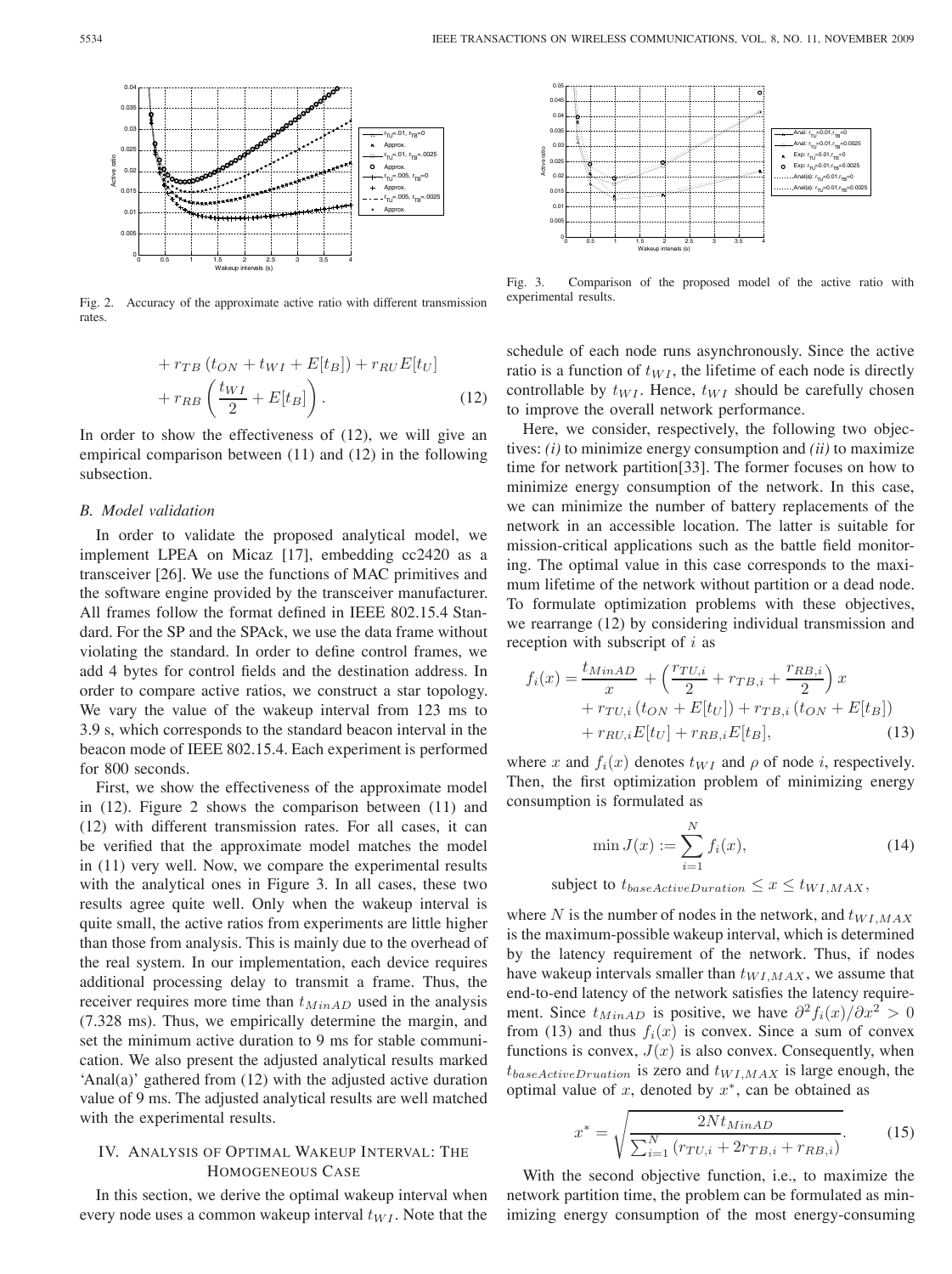node in the following manner.

$$
\min J(x) := \max \left( f_1(x), f_2(x), \dots, f_N(x) \right)
$$
\n
$$
\text{subject to } t_{baseActiveDuration} \le x \le t_{WI, MAX}. \tag{16}
$$

Unlike (14), which gives a closed-form solution as shown in (15), an explicit solution for (16) can not be derived in general. However, since a maximum of convex functions is convex [34],  $J(x)$  in (16) is convex. With the convexity of the objective function and the feasible region, the uniqueness of the solution is guaranteed and it can be efficiently obtained in an iterative manner [34].

In order to further understand the problem structure of (15), we consider the case of two nodes in the network. Let  $A_i :=$  $r_{TB,i} + (r_{TU,i} + r_{RB,i})/2$  and  $B_i := r_{TU,i} (t_{ON} + E[t_U]) +$  $r_{TB,i}$   $(t_{ON} + E[t_B]) + r_{RU,i}E[t_U] + r_{RB,i}E[t_B]$ . Without loss of generality, let  $A_1 \geq A_2$ . If we let  $x^c = (B_2 - B_1)/(A_1 A_2$ ), then the solution to (16) for the case of two nodes is given as  $x^* = t_{baseActiveDuration}$  with  $J(x^*) = f_1(x^*)$  when  $x^c \leq$  $t_{baseActiveDuration}$ . Otherwise,  $x^* = t_{baseActiveDuration}$  with  $J(x^*) = f_2(x^*).$ 

# V. ANALYSIS OF THE OPTIMAL WAKEUP INTERVAL: THE HETEROGENEOUS CASE

In the previous section, we showed that the optimal wakeup interval for each formulation reduces energy consumption and improves network lifetime, respectively. However, if traffic load is nonuniform over the network, configuration with a common wakeup interval for every node will be inefficient in most cases. The adverse effect of nonuniform traffic could be significant especially when the traffic from leaf nodes funnels towards a sink node [16]. Therefore, it is desirable to allow heterogeneous wakeup intervals to further improve network performance.

However, there exists a practical problem with heterogeneous wakeup intervals. As discussed in the previous section, when a node starts transmitting an SP for broadcast, the length of the SP stream relies on the wakeup interval. If every node has a different wakeup interval, the broadcasting transmitter needs to wait long enough to wake up all the neighbors. Consequently, in order to allow heterogeneous wakeup intervals, an efficient broadcast algorithm becomes essential.

In this section, we first propose two broadcast algorithms: Maximum Wakeup interval Broadcasting (MWB) and Efficient Local Maximum broadcasting (ELM). Then, we derive active ratio models for these algorithms, which are extended versions of (12). With the derived models for broadcast, we formulate optimization problems in a similar manner as in Section IV. We further propose two heuristic algorithms for solving the optimization problems in a localized manner.

# *A. Maximum wakeup interval broadcasting and efficient local maximum broadcasting*

Two proposed algorithms for broadcasting are illustrated in Fig. 4. Maximum Wakeup interval Broadcasting (MWB) uses the maximum value of the wakeup interval allowed in the network. Since the maximum value,  $t_{WI,MAX}$ , is the constraint imposed on the network, if a node transmits SPs longer than



Fig. 4. Example timelines of two broadcasting methods. Node 3 broadcasts a frame.

 $t_{W1,MAX}$ , the stream wakes up all the neighbors, and the data can be successfully transmitted. MWB is favorable to nodes with limited memory and processing power in virtue of its simplicity. Therefore, MWB is a reasonable solution for WSNs with low broadcast rates. However, MWB incurs non-negligible overhead as the broadcast rate increases. Unlike unicast transmission that charges most of the overhead to the transmitter, broadcast requires every neighbor to consume energy for receiving SPs until it receives a data frame. Especially, for a node with a relatively short wakeup interval, transmission and reception of SPs for the duration of  $t_{W I, MAX}$  becomes an unnecessary overhead.

In order to resolve this issue, we propose Efficient Local maximum Broadcasting (ELB). In a nutshell, ELB uses the maximum wakeup interval among the neighbors, and stops transmitting SPs after the interval. To this end, information on wakeup intervals of neighbors should be available. Hence, we simply add the value of the wakeup interval in the SP and SPAck frames. ELB further saves the energy consumption of a receiver. When a given receiver has a relatively short wakeup interval while one of its neighbors has a long one, SPs for broadcasting can occupy several wakeup intervals of the receiver. If the receiver can estimate the remaining time for SPs, it can just go to sleep by following its own periodic schedule after receiving an SP, and check the channel again by its own schedule.

For this function, we add the remaining time of the SP stream in the SP frame. The value starts from the local maximum and gradually decreases. In Fig. 4, Node 2 has the longest wakeup interval. Note that the numbers for wakeup intervals are calculated as the time divided by the basic unit. For example, when the basic unit is 50 ms, 11 corresponds to 550 ms. At first, Node 3 starts with 11. After 50 ms later, Node 3 transmits SPs by changing the remaining time to 10. When, Node 1 receives the SP, it compares the value with its own wakeup interval. Since its own interval of 7 is smaller than the received remaining time of 10, it implies that Node 1 can receive SPs again in the next wakeup schedule. Thus, Node 1 goes to sleep in order to save energy. In the next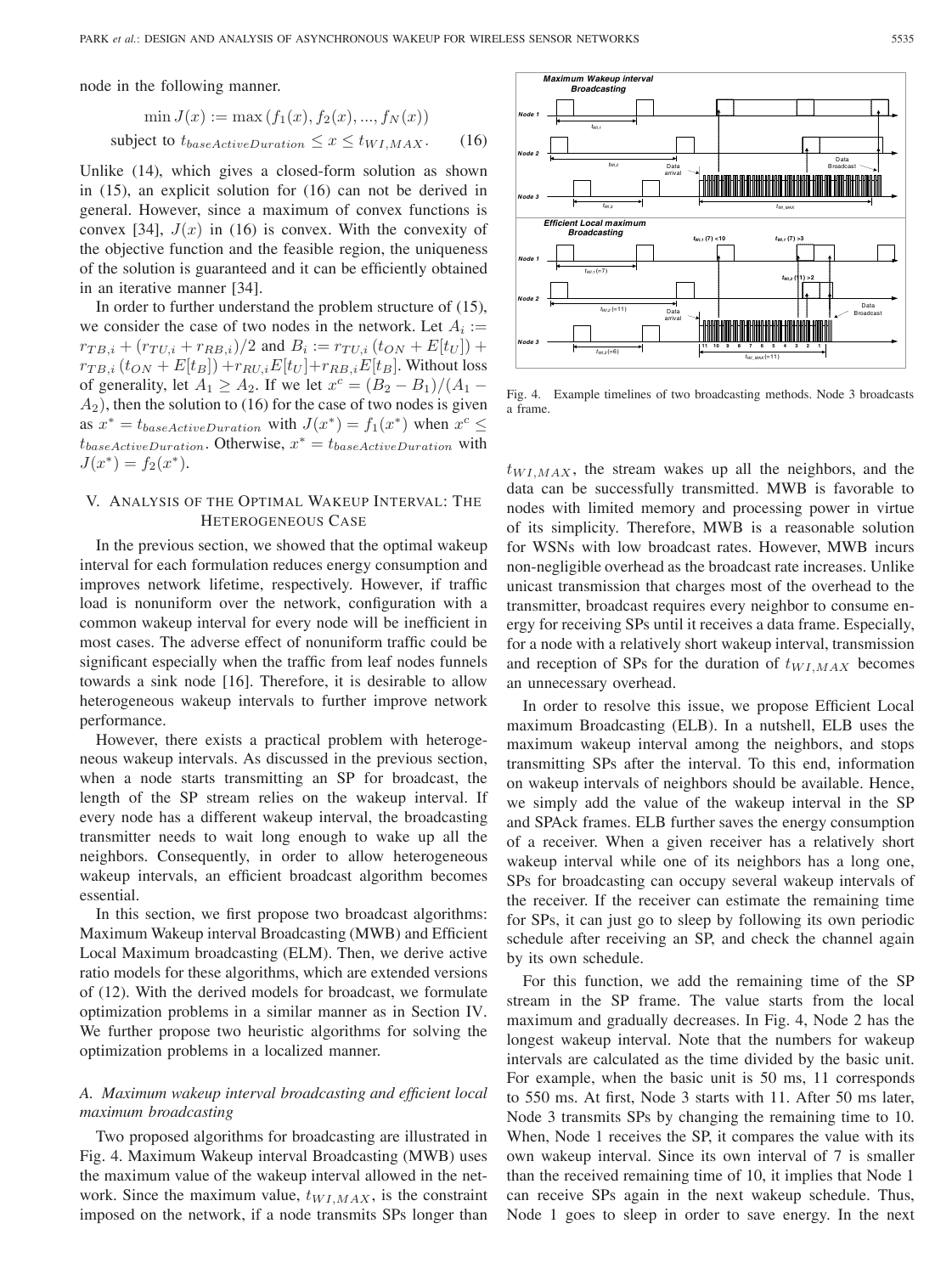duration, the remaining time in the SP is 3. Then, it stays awake until it receives the data frame.

# *B. Derivation of the active ratio under heterogeneous wakeup intervals*

Heterogeneous values for wakeup intervals among nodes cause different transmission overheads for each node. Hence, we introduce two parameters, i.e.,  $r_{TU,i,j}$  and  $r_{RU,i,j}$ . Here,  $r_{TU,i,j}$  denotes the unicast frame transmission rate from node i to node j, while  $r_{RU,i,j}$  denotes the unicast frame reception rate of node  $i$  from node  $j$ . Therefore, the summation of all  $r_{TU,i,j}$ 's where j is an element of the set  $m_i$  of node i's neighbors are the same as  $r_{TU,i}$  used in the previous section. Also,  $r_{RU,i}$  is the aggregated reception rate of  $r_{RU,i,j}$ 's.

First, similar to  $(13)$ , the active ratio of node *i* adopting MWB is derived as

$$
f_i(\mathbf{x}_i) \approx \frac{t_{MinAD}}{x_i} + \sum_{j \in m_i} r_{TU,i,j} \left( t_{ON} + \frac{x_j}{2} + E[t_U] \right)
$$
  
+ 
$$
\sum_{j \in m_i} r_{RU,i,j} E[t_U]
$$
  
+ 
$$
r_{TB,i} \left( t_{ON} + t_{WI,MAX} + E[t_B] \right)
$$
  
+ 
$$
r_{RB,i} \left( t_{WI,MAX} - \frac{x_i}{2} + E[t_B] \right),
$$
 (17)

where  $x_i$  is defined as the set of wakeup intervals of node  $i$ and its neighbors, i.e.,  $\mathbf{x}_i := \{x_i \mid j \in m_i\} \cup \{x_i\}$ . Compared with (13),  $r_{TU,i,j}$  is multiplied by  $x_j/2$  instead of  $x/2$  since unicast relies on the wakeup interval  $x_j$  of the receiver j. For broadcast transmission, x in (13) is replaced with  $t_{WIMAX}$ , and multiplied by  $r_{TB,i}$ . For broadcast reception,  $t_{WI,MAX}$ is subtracted by  $x_i/2$  because a receiver detects the SP stream by asynchronous active durations after half of its own wakeup interval on average.

For the analysis of ELB, let  $q_i(\mathbf{x}_{-i})$  denote the maximum wakeup interval among all the wakeup intervals of node  $i$ 's neighbors as follows:

$$
g_i(\mathbf{x}_{-i}) = \max_{j \in m_i} x_j,
$$
\n(18)

where  $\mathbf{x}_{-i}$  is defined as the set of wakeup intervals of node *i*'s neighbors, i.e.,  $\mathbf{x}_{-i} := \{x_i \mid j \in m_i\}$ . By using (18), the active ratio of ELB is derived as

$$
f_i(\mathbf{x}_i) \approx \frac{t_{MinAD}}{x_i} + \sum_{j \in m_i} r_{TU,i,j} \left( t_{ON} + \frac{x_j}{2} + E[t_U] \right)
$$
  
+ 
$$
\sum_{j \in m_i} r_{RU,i,j} E[t_U] + r_{TB,i} \left( t_{ON} + g_i(\mathbf{x}_{-i}) + E[t_B] \right)
$$
  
+ 
$$
r_{RB,j} \left( \frac{x_i}{2} + E[t_B] \right).
$$
 (19)

For broadcast transmission,  $g_i(\mathbf{x}_{-i})$  is multiplied by  $r_{TB,i}$ instead of  $t_{W I, MAX}$  in (17). In the case of broadcast reception,  $x_i/2$  is added because a receiver stays awake only when the remaining time is greater than its own wakeup schedule.

## *C. Global optimization of heterogeneous wakeup intervals*

Here, we propose a global optimization framework for minimizing the network energy consumption and maximizing the network lifetime, respectively. Though these formulations provide theoretical optimal solutions, they also require substantial overhead caused by information exchange among nodes. Thus, as practical solutions, we also propose localized heuristic algorithms in the next subsection.

Similarly as in (14) and (16), where each node maintains a heterogeneous wakeup interval  $x_i$ , the objective functions for minimizing the energy consumption of a network and for maximizing the network lifetime are given, respectively, as follows:

$$
\min J(\mathbf{x}) := \sum_{i=1}^{N} f_i(\mathbf{x}_i). \tag{20}
$$

$$
\min J(\mathbf{x}) := \max (f_1(\mathbf{x}_1), f_2(\mathbf{x}_2), ..., f_N(\mathbf{x}_N)). \quad (21)
$$

Here, **x** is the set of wakeup intervals of all the nodes, i.e.,  $\mathbf{x} := \{x_1, x_2, \dots, x_N\}$  and  $f_i(\mathbf{x}_i)$  is the active ratio defined as a function of  $x_i$  in either (17) or (19). In case of (17), we have  $\partial^2 f_i / \partial x_i^2 > 0$  and  $\partial^2 f_i / \partial x_i \partial x_j = 0$ ,  $i \neq j$ . Hence, the Hessian of  $f_i$  in (17) is positive definite, which is a sufficient condition for the convexity of  $f_i$  in **x**. In a similar manner, in case of (19), all the terms except  $g_i(\mathbf{x}_{-i})$ are convex in **x** by inspection. Since the maximum of convex functions is convex [34],  $g_i(\mathbf{x}_{-i})$  is also convex. Thus,  $f_i$ in (19) is convex because the sum of convex functions is convex. Hence, again by using the fact that the sum and the maximum of convex functions are convex,  $J(\mathbf{x})$  in (20) and (21) are both convex, which guarantees that a local minimum is the global minimum. Thus, with the convexity, the problems can be iteratively solved with the polynomial complexity with respect to the dimension of the problem space [34].

In order to further enhance the understanding of the problem structure, we consider the case of two nodes in the network. Here, we only work out the solution with MLB since that with ELB can be obtained in a similar manner. For (20), we can calculate the partial derivative of  $f_1$  and  $f_2$  with respect to  $x_1$  and  $x_2$  by using (17). The solution to (20) is given as  $x_i^* = x_i^c$  if  $r_{TU,j,i} \geq 2r_{RB,i}$  where  $x_i^c = \sqrt{t_{minAD}/(r_{TU,j,i}/2 - r_{RB,i})}$ and  $\{i, j\} = \{1, 2\}$ . Otherwise, the solution regenerates into  $x_i^* = x_{max}$ . For (21), it is not a simple task to derive a closedform solution even for the case of two nodes because of the nonlinear operation of maximization in  $J(\mathbf{x})$ .

#### *D. Local optimization of heterogeneous wakeup intervals*

Global optimal solutions become meaningful either for offline calculation after traffic and topology estimation, or for online computation with frequent information exchange. However, in practice, there exist many cases when both conditions are not met. Thus, we propose two localized heuristic algorithms, which run at each node with local information only.

The first algorithm minimizes the energy consumption of a node and its one-hop neighbors. Intuitively, when a node changes its wakeup interval, the energy consumptions of the node and its neighbors will be affected. Thus, the first algorithm estimates the variation in the summation of the energy consumptions before changing its wakeup interval. If the variation is expected to be negative, it will actually update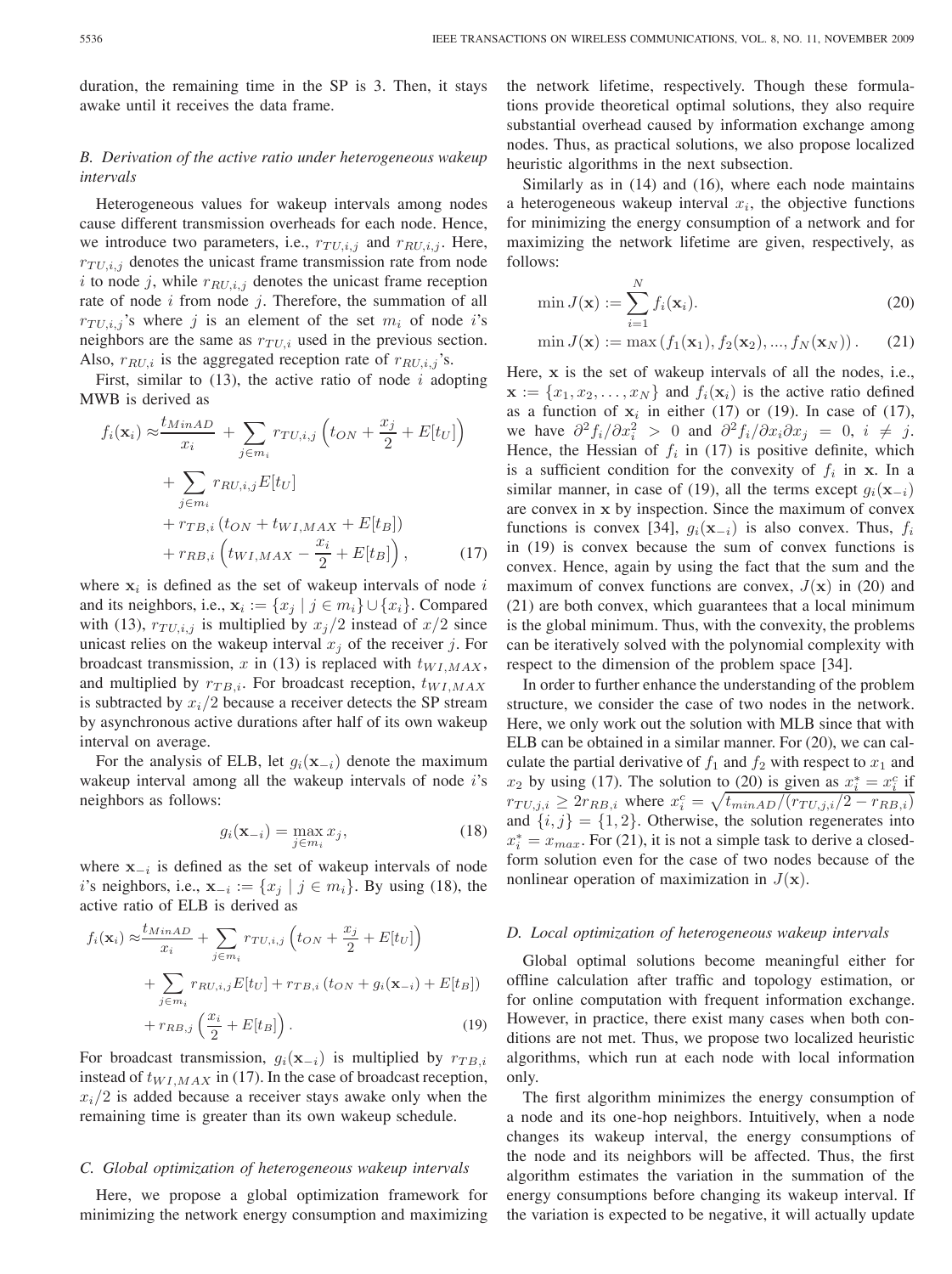**Algorithm 1** Local heuristic algorithm to minimize energy consumption.

| $x_i \leftarrow t_{WI,MAX}$                                                                                 |
|-------------------------------------------------------------------------------------------------------------|
| loop                                                                                                        |
| $h_i(\delta) \leftarrow t_{MinAD} \left( \frac{1}{x_i + \delta} - \frac{1}{x_i} \right) + r_{RU,i} \delta.$ |
| if $h_i(\delta) < 0$ then                                                                                   |
| $x_i \leftarrow x_i - \delta$                                                                               |
| else                                                                                                        |
| $x_i \leftarrow x_i + \delta$                                                                               |
| end if                                                                                                      |
| end loop                                                                                                    |

its wakeup interval. In order to estimate the variation, we define a local variation function  $h_i(\delta)$  as

$$
h_i(\delta) = t_{MinAD} \left( \frac{1}{x_i + \delta} - \frac{1}{x_i} \right) + r_{RU,i} \delta. \tag{22}
$$

If we assume a small change of  $\delta$  in  $x_i$  does not affect the local maximum wakeup intervals, the variation in the energy consumption of node *i* is given as  $t_{MinAD} (1/(x_i + \delta) - 1/x_i)$ . In a similar manner, the variation in the energy consumption of neighbor nodes is given as  $\sum$  $j \in m_i$  $r_{TU, j, i}\delta$ . Since  $\sum$  $j \in m_i$  $r_{TU,j,i}$ is equal to  $r_{BULi}$ , the function  $h_i(\delta)$  corresponds to the sum of the variation in the energy consumption of node  $i$  and its neighbors. The overall update algorithm for  $x_i$  by using (22) is given in Algorithm 1.

The second algorithm minimizes the energy consumption of the most energy-consuming node among the node itself and its neighbors. However, there are two issues with this approach. First of all, comparison of energy consumption is required for every node to find the most energy-consuming node. In addition, for a given node, adjusting its own wakeup interval may not be helpful if the node with the local maximum wakeup interval does not transmit a packet to the corresponding node. In many WSNs, where data-gathering trees are used to forward data to the sink, the following two conditions are often met: *(i)* a node that has a closer level to the sink has higher traffic, and *(ii)* most unicast transmissions are uplink and therefore affected by the wakeup interval of the parent node [16]. Then, we define the second local function,  $q_i(\mathbf{x})$ , with a set  $m_i^c$  of children of node  $i$  as

$$
q_i(\mathbf{x}) = \max_{j \in m_i^c} f_j(\mathbf{x}).
$$
\n(23)

Here, information on  $f_i(\mathbf{x})$  is exchanged on the payload of SP. After gathering  $f_j(\mathbf{x})$ 's,  $j \in m_i^c$ , if  $q_i(\mathbf{x})$  is greater than the active ratio,  $f_i(\mathbf{x})$ , then the node decreases its own wakeup interval by a small amount of  $\delta$  (= 0.05) to help higher energy-consuming children nodes. If  $q_i(\mathbf{x})$  is less than  $f_i(\mathbf{x})$ , it increases the wakeup interval by  $\delta$  (= 0.05). By iteration, node  $i$  is expected to decrease its maximum energy consumption as well as that of its children.

## VI. SIMULATION STUDY

In this section, we carry out a simulation study to show the performance of the proposed global and local optimization algorithms.

**Algorithm 2** Local heuristic algorithm to maximize network lifetime

| loop                                                               |
|--------------------------------------------------------------------|
| update $\mathbf{x}_i$                                              |
| update $f_i(\mathbf{x_i})$                                         |
| $q_i(\mathbf{x}) \leftarrow \max_{j \in m_i^c} f_j(\mathbf{x_j}).$ |
| if $q_i(\mathbf{x}) > f_i(x_i)$ then                               |
| $x_i \leftarrow x_i - \delta$                                      |
| else                                                               |
| $x_i \leftarrow x_i + \delta$                                      |
| end if                                                             |
| end loop                                                           |



Fig. 5. Generated topology for numerical study.

# *A. Performance of global optimization with homogeneous wakeup intervals*

In order to show the effectiveness of the solution for global optimization with homogeneous wakeup intervals, we perform numerical analysis. We consider a 160 m by 160 m field and nodes with the transmission range of 30 m, which corresponds to typical Zigbee device specification [35]. We randomly distribute 50 nodes with uniform distribution in the field. <sup>8</sup> We also randomly pick a node as a sink. Then, we create a tree topology as shown in Fig. 5. The node inside a small circle is the sink and others are sensors. Each node transmits a unicast frame every 10 minutes to report sensed data, and broadcasts a frame every 20 minutes for control purpose. We assign each node the same packet generation rate. However, it should be noted that, as intermediate nodes relay the unicast frame,  $r_{TU}$ for each node are different for their relative position in the topology. Also,  $r_{RB}$  is different among nodes, depending on the node density within their communication range.

The active ratios of nodes are depicted in Fig. 6. The dotted lines are individual ratios of all the nodes in the network. The thick line with 'o' denotes the maximum active ratio at each wakeup interval. Another thick line with 'x' is the average value of the active ratios over all the nodes. From (15), the average active ratio attains the minimum value when the wakeup interval is 1.03 s. In the meantime, the maximum active ratio attains the minimum value when the wakeup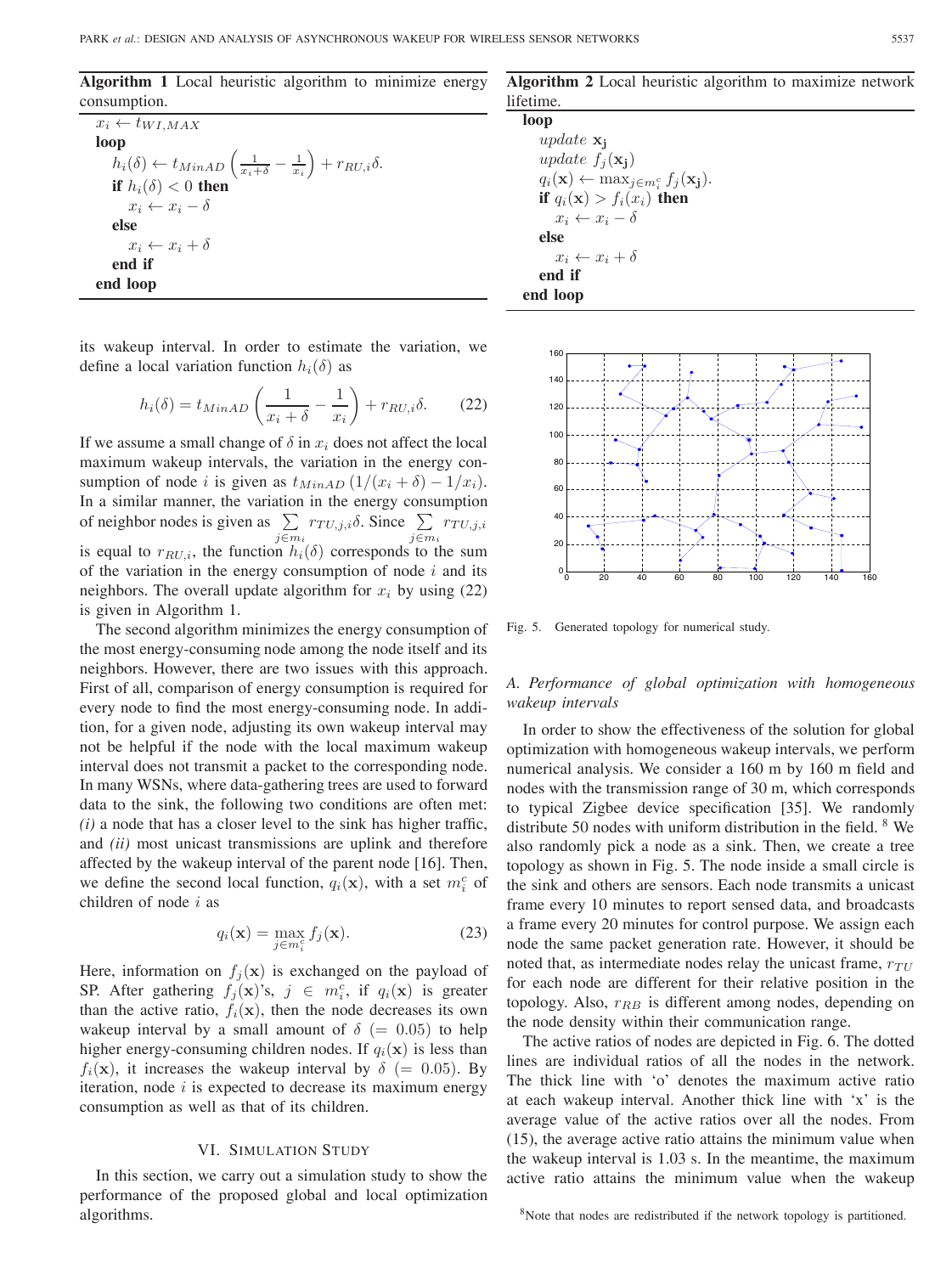

Fig. 6. Comparison of active ratios with the topology presented in Fig. 5.

interval is 0.52 s.

We investigate the battery depletion time of each node. Here, in order to calculate the network lifetime, we adopt  $C_{battery} = 2000$  and  $E[I_c] = 20$  in (2). We also assume that an exhausted battery is replaced with a new one without any delay for the case of minimum energy consumption. In case of the maximum network life time, we assume that the battery is not replaced once it is depleted.

The numbers of depleted nodes are presented in Fig. 7, where we compare four different values. First, when the wakeup interval is 0.2 s, the first node dies around the 94th day. Also, all the nodes require battery change within 110th day. In this case, due to the high energy consumption caused by frequent wakeup, all the nodes consume relatively high energy regardless of traffic load. When the wakeup interval increases to 2 s, the first node dies very quickly (72th day) while a node with the lowest traffic load enjoys the longest lifetime (475 days). Now, we apply the optimal values obtained from the analysis in the previous section. Since we use 0.05 s as the time unit, the wakeup interval that maximizes the network lifetime is calculated as 1.05 s (displayed as 'Min Energy  $(1.05)$ ' in Fig. 7). With this value, 50 % of nodes survive until the 323th day. The case when the wakeup interval is 0.50 s (displayed as 'Max Life (0.50)' in Fig. 7) corresponds to the value for maximizing the network partition time. In this case, nodes spend more energy than those with 1.05 s and 2 s. However, the network partition time is increased to 142 days. For a more comprehensive study, we give results for a total of ten randomly generated topologies. Table II shows the network partition time of the topologies including the one presented in Fig. 5. Thus, we can conclude from our numerical results that we can efficiently control the network lifetime by tuning the wakeup interval.

# *B. Performance of global optimization with heterogeneous wakeup intervals*

In order to show the performance of global optimization, we adopt the same topology and traffic used in the previous subsection. In addition, the SP frame format is appended by two bytes in order to exchange values for the wakeup interval



Fig. 7. Number of depleted nodes with homogeneous wakeup intervals.

and the active ratio in MWB. In a similar manner, one additional byte is added in ELB in order to announce the remaining time. Consequently, the minimum active duration of MWB and ELB increases to 7.52 ms and 7.584 ms, respectively. To find the optimal values, we rely on a heuristic search. Although exhaustive search guarantees the optimality, the search space with 50 nodes and 40 steps of wakeup intervals (2 s/50 ms) is quite formidable. Thus, as a heuristic way for finding the optimum to minimize energy consumption, we iteratively adjust the wakeup interval of each node by 50 ms to decrease the overall energy consumption starting from the maximum value of 2 s. In order to maximize the network lifetime, we iteratively search for the most energy-consuming node in the network and adjust the wakeup intervals of its ancestors.

The number of depleted nodes in MWB are presented in Fig. 8. When all the nodes are forced to have a wakeup interval of 0.2 s, every node is depleted very quickly. Compared with the line of 0.2 s in Fig. 7, the lifetime of nodes become even shorter. The difference is mainly due to the overhead of using  $t_{WI,MAX}$  for broadcasting. The effect of slightly increased active duration can be compared with the line of 2.0 s. In Fig. 7 and Fig. 8, the lines of 2.0 s have same conditions except the minimum active duration. Hence, those two lines behave in a very similar manner. However, note that the optimal result of MWB to maximize the network lifetime increases the lifetime to 159 days while the optimal result of MWB to minimize network-wide energy consumption is worse than that of the homogeneous wakeup interval. The poor performance of MWB for minimizing network-wide energy consumption mainly comes from the broadcasting rate. The performance of ELB nodes are compared with MWB in Fig. 9. In all cases, ELB increases the lifetimes of nodes. In particular, the network-partitioning time is given as 187 days, which indicates that ELB can increase the network lifetime more than 30 % with the same broadcasting rate compared to MWB. The benefit of ELB over MWB is expected to increase as the traffic load is more unbalanced over the network.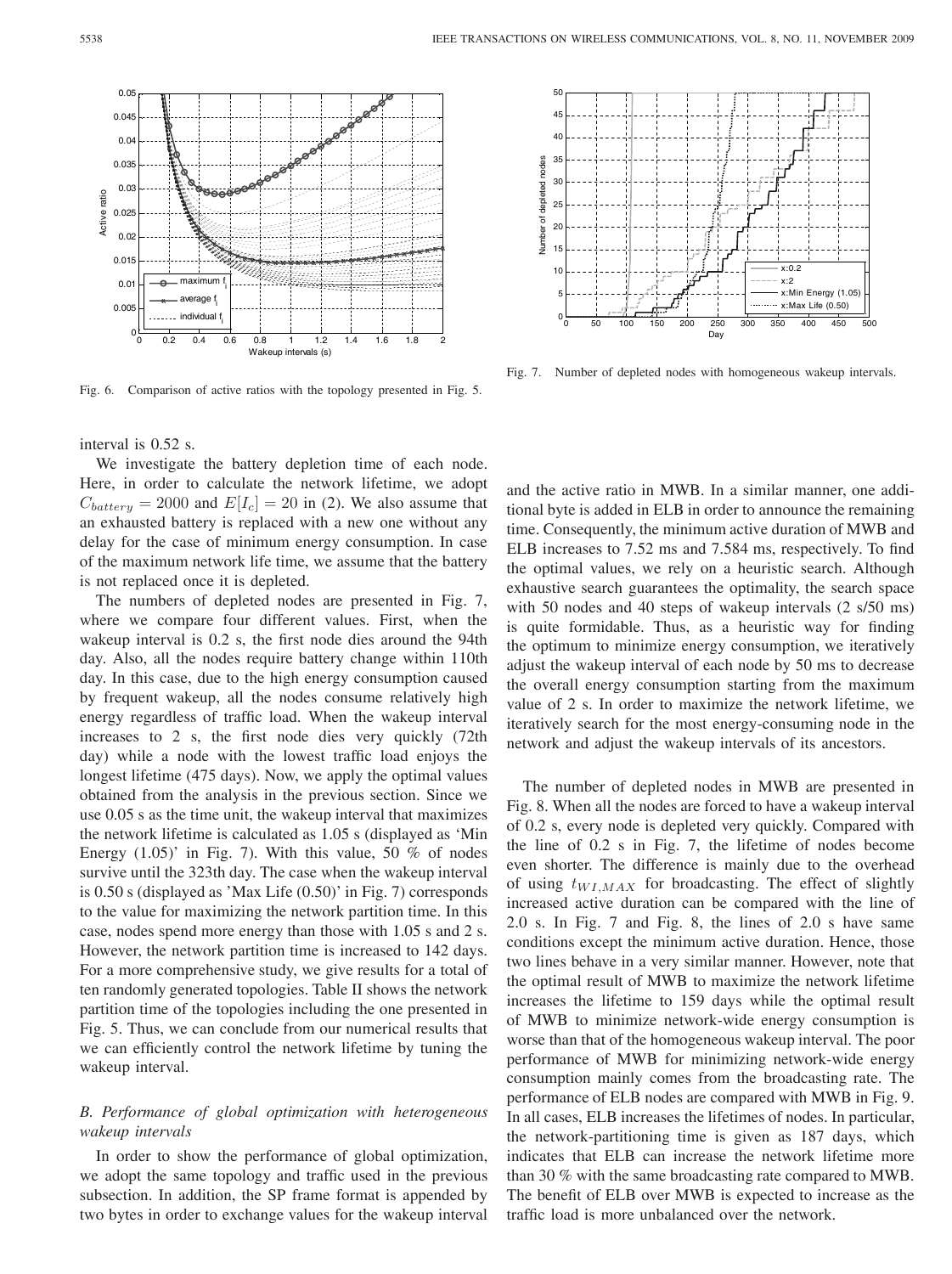TABLE II COMPARISON OF NETWORK LIFETIMES UNDER 10 DIFFERENT RANDOMLY-GENERATED TOPOLOGIES.

|                         | $\overline{\text{Life}}$ Time (days) |                             |     |     |     |          |     |     |     |     |
|-------------------------|--------------------------------------|-----------------------------|-----|-----|-----|----------|-----|-----|-----|-----|
| Wakeup Interval         | Scenario Number                      |                             |     |     |     |          |     |     |     |     |
| (s)                     |                                      | $\mathcal{D}_{\mathcal{L}}$ | 3   | 4   | 5   | $\sigma$ |     | 8   | 9   | 10  |
| Global Homo: 0.2        | 94                                   | 92                          | 88  | 92  | 97  | 88       | 92  | 97  | 93  | 88  |
| Global Homo: 2.0        | 72                                   | 57                          | 45  | 55  | 75  | 45       | 55  | 75  | 58  | 45  |
| Global Homo: Min Energy | 116                                  | 102                         | 86  | 98  | 127 | 86       | 98  | 127 | 103 | 88  |
| Global Homo: Max Life   | 142                                  | 127                         | 112 | 124 | 147 | 112      | 124 | 147 | 128 | 111 |
| Global ELB: Min Energy  | 157                                  | 126                         | 108 | 125 | 150 | 108      | 125 | 150 | 135 | 107 |
| Global ELB: Max Life    | 187                                  | 146                         | 130 | 141 | 162 | 130      | 141 | 162 | 160 | 149 |
| Heu ELB : Min Energy    | 146                                  | 120                         | 101 | 121 | 143 | 101      | 121 | 143 | 121 | 104 |
| Heu ELB : Max Life      | 169                                  | 145                         | 125 | 129 | 146 | 125      | 129 | 146 | 146 | 130 |



Fig. 8. Number of depleted nodes with heterogeneous wakeup intervals when MWB is adopted.



Fig. 9. Comparison of numbers of depleted nodes between two broadcast methods: Maximum Wakeup interval Broadcasting (MWB) and Efficient Local maximum Broadcasting (ELB).

# *C. Performance of local heuristic optimization with heterogeneous wakeup intervals*

We use the same environment used in the previous subsection to show the performance of the heuristic algorithms. The wakeup interval of every node is initially set to 2 s. Then,  $h_i$  is calculated by setting  $\delta = -0.05$  s, e.g., reducing the wakeup interval by 0.05 s. At each node i, if  $h_i(-0.05)$  is less than zero,  $x_i$  is updated to  $x_i - 0.05$ . Else, if  $h_i(0.05)$  is smaller



Fig. 10. Comparison of numbers of depleted nodes with localized algorithms.

than zero, then  $x_i$  is updated to  $x_i + 0.05$ . Otherwise, we keep the same wakeup interval. In this manner, the algorithm iteratively finds a solution.

The results for ELB are given in Fig. 10. In the case of the network partition time, the heuristic approach gives the lifetime of 169 days. Due to the local information exchange, this value is shorter than that of the global optimal solution (187 days). Still, the localized approach gives quite a longer lifetime than the best one with the homogeneous wakeup interval (142 days). Further results are given in Table II. By comparing the network lifetimes in Table II, it can be shown that the proposed localized algorithms give competitive performance.

# VII. CONCLUSION

In this paper, we have proposed a framework for optimizing the energy consumption of WSNs that adopt an asynchronous wakeup schedule. The contribution of this paper can be summarized as follows. First, in order to show the effect of the wakeup interval, we proposed and empirically validated an analytical energy consumption model. Second, with the proposed model, we showed that two optimization problems, to minimize network energy consumption and to maximize network lifetime, are convex. We numerically verified the performance of the proposed framework and showed that it successfully fulfills our design objectives. Third, in order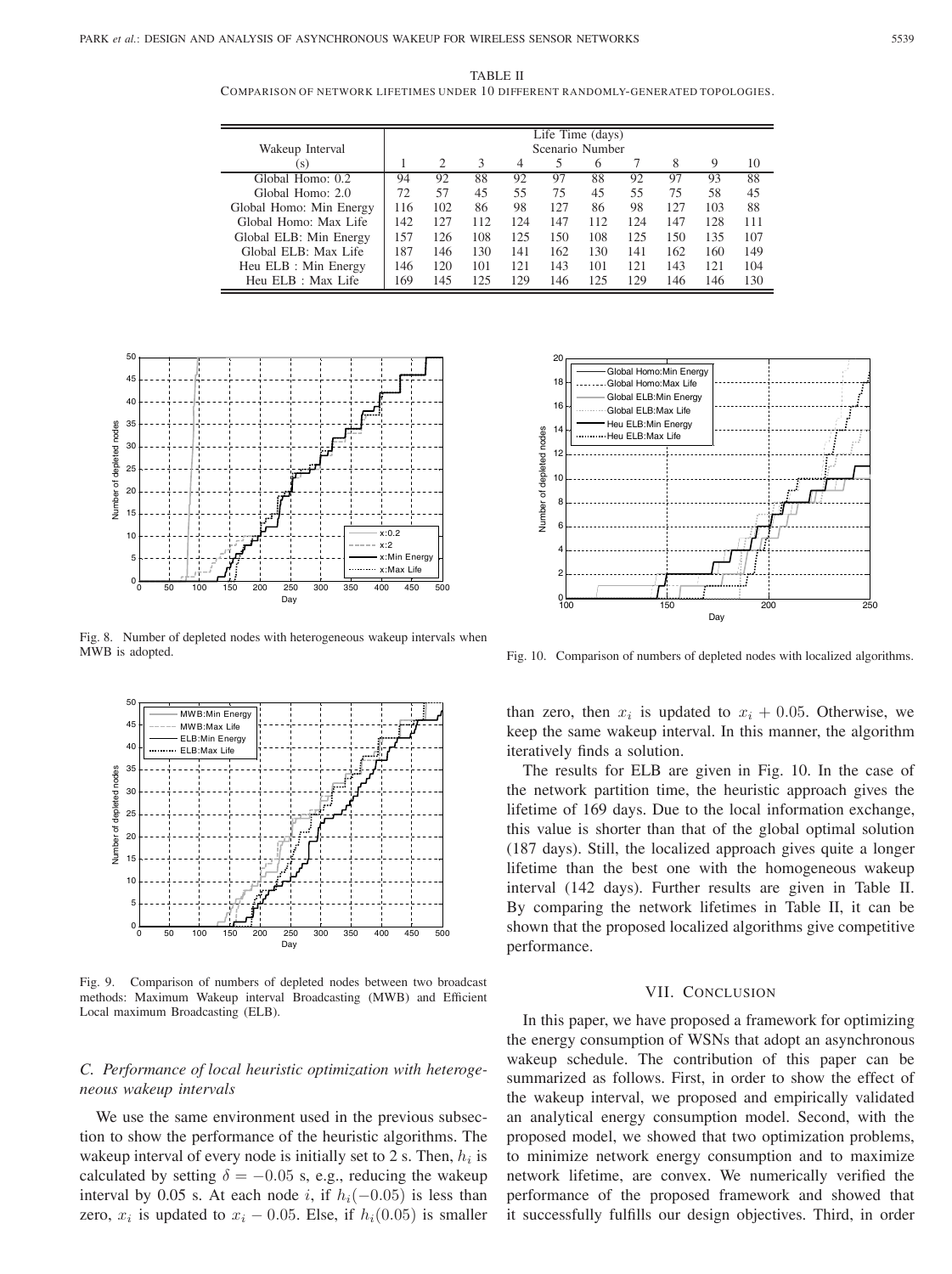to further enhance network performance, two broadcasting algorithms, entitled Maximum Wakeup interval Broadcast (MWB) and Efficient local maximum Broadcast (ELB), were proposed. These broadcasting algorithms allow each node to have a different wakeup interval. We showed that the global solution with ELB performs the best among all the proposed algorithms. Last, in order to reduce overhead for global optimization, we proposed two localized optimization algorithms, which shows promising performance.

## **APPENDIX**

### CALCULATION OF THE OVERLAPPED TIME

In order to derive the average overlapped time, we use the start time of the periodic active duration as a reference time. Thus, if any activity (either transmission or reception) of the node starts at the beginning of the active duration, the starting time is zero. The time linearly increases until it reaches to  $t_{WI}$ . Then, the value is reset to zero again. With this reference time, the average overlapped time  $E[t<sub>OTU</sub>]$  for unicast transmission is derived from three time durations. If the start time  $t$  of the activity is between 0 and  $t_{MinAD}$ , the transmission time and the active duration are overlapped by an amount of  $t_{MinAD} - t$ . If t is between  $t_{WI} - (t_{ON} + E[t_{PU}] + E[t_U])$  and  $t_{WI} (t_{ON} + E[t_{PU}] + E[t_{U}] - t_{MinAD})$ , the overlapped time is  $t - {t_{WI} - (t_{ON} + E[t_{PU}] + E[t_U])}.$  If t is between  $t_{WI} (t_{ON} + E[t_{PU}] + E[t_{U}] - t_{MinAD})$  and  $t_{WI}$ , the overlapped time is  $t_{MinAD}$ . Hence, we have

$$
t_{WI}E[t_{OTU}] = \int_0^{t_{MinAD}} (t_{MinAD} - t)dt + \int_0^{t_{MinAD}} tdt + \int_0^{t_{MinAD}} tdt + \int_0^{t_{ON} + E[t_{PU}] + E[t_U] - t_{MinAD}} t_{MinAD}dt.
$$

Consequently,  $E[t_{OTU}]$  becomes

$$
E[t_{OTU}] = \frac{(t_{ON} + E[t_{PU}] + E[t_U])t_{MinAD}}{t_{WI}}.
$$
 (24)

The average overlapped time  $E[t_{ORU}]$  for unicast reception is defined only when an SP is received within the active duration. Therefore, if an SP frame is transmitted between  $t_{ON}$  and  $t_{MinAD} - t_{SP}$ , the active duration is overlapped with the reception activity as  $t_{MinAD} - t_{ON} - t$ . Thus,  $E[t_{ORU}]$  is derived as

$$
E[t_{ORU}] = \int_0^{t_{MinAD} - t_{ON} - t_{SP}} (t_{MinAD} - t_{ON} - t)dt
$$
  
= 
$$
\frac{(t_{MinAD} - t_{ON})^2 - t_{SP}^2}{2}.
$$

#### REFERENCES

- [1] H. Karl and A. Will, *Protocols and Architectures for Wireless Sensor Networks*. John Wiley & Sons, 2005.
- [2] Z. Xiong, A. Liveris, and S. Cheng, "Distributed source coding for sensor networks," *IEEE Signal Process. Mag.*, pp. 80-94, Sep. 2004.
- [3] S. Cui, A. J. Goldsmith, and A. Bahai, "Energy-constrained modulation optimization," *IEEE Trans. Wireless Commun.*, pp. 2349-2360, Sep. 2005.
- [4] W. Ye, J. Heidemann, and D. Estrin, "An energy-efficient MAC protocol for wireless sensor networks," in *Proc. IEEE INFOCOM*, 2001.
- [5] P. Lin, C. Qiao, and X. Wang, "Medium access control with a dynamic duty cycle for sensor networks," in *Proc. IEEE WCNC*, Mar. 2004.
- [6] T. V. Dam and K. Langendoen, "An adaptive energy-efficient MAC protocol for wireless sensor networks," in *Proc. ACM SenSys '03*, Nov. 2003.
- [7] Y. Li, W. Ye, and J. Heidemann, "Energy and latency control in low duty cycle MAC protocols," in *Proc. IEEE WCNC*, Mar. 2005.
- [8] G. Lu, B. Krishnamachari, and C. S. Raghavendra, "An adaptive energyefficient and low-latency MAC for data gathering in wireless sensor networks," in *Proc. IEEE IPDPS*, Apr. 2004.
- [9] C. Schurgers, V. Tsiatsis, S. Ganeriwal, and M. Srivastava, "Optimizing sensor networks in the energy-latency-density design space," *IEEE Trans. Mobile Computing*, pp. 70-80, Jan. 2002.
- [10] J. Polastre, J. Hill, and D. Culler, "Versatile low power media access for wireless sensor networks," in *Proc. ACM SenSys*, Nov. 2004.
- [11] M. Buettner, G. V. Yee, E. Anderson, and R. Han, "X-MAC: a short preamble MAC protocol for duty-cycled wireless sensor networks," in *Proc. ACM SenSys*, Nov. 2006.
- [12] E.-Y. A. Lin, J. M. Rabaey, and A. Wolisz. "Power-efficient rendezvous schemes for dense wireless sensor networks," in *Proc. IEEE ICC*, June 2004.
- [13] T. R. Park, M. J. Lee, J. Park, and J. Park, "FG-MAC: fine-grained wakeup request MAC for wireless sensor networks," *IEEE Commun. Lett.*, Dec. 2007.
- [14] C. C. Enz et al., "WiseNET: an ultralow-power wireless sensor network solution," *IEEE Computer*, vol. 37, no. 8, Aug. 2004.
- [15] W. Ye, F. Silva, and J. Heidemann, "Ultra-low duty cycle MAC with scheduled channel polling," in *Proc. ACM SenSys '06*, Nov. 2006.
- [16] G.-S. Ahn et al., "Funneling-MAC: a localized, sink-oriented MAC for boosting fidelity in sensor networks," in *Proc. ACM SenSys '06*, Nov. 2006.
- [17] Crossbow Micaz motes. [Online]. Available: http://www.xbow.com.
- [18] IEEE802.15.4, *Wireless LAN Medium Access Control and Physical Layer Specification for Low-Rate Wireless Personal Area Networks*, 2003.
- [19] S. C. Ergen, C. Fischione, and A. S-Vincentelli, "Duty-cycle optimization in unslotted 802.15.4 wireless sensor networks," in *Proc. IEEE Globecom*, Dec. 2008.
- [20] C.-F. Chiasserini and M. Garetto, "Modeling the performance of wireless sensor networks," *Proc. IEEE INFOCOM*, 2004.
- [21] M. J. Miller and N. H. Vaidya, "A MAC protocol to reduce sensor network energy consumption using a wakeup radio," *IEEE Trans. Mobile Computing*, pp. 228-242, May/June 2005.
- [22] X. Yang and N. H. Vaidya, "A wakeup scheme for sensor networks: Achieving balance between energy saving and end-to-end delay," *Proc. RTAS*, 2004.
- [23] K. Langendoen and G. Halkes, "Energy-efficient medium access control," in *Embedded Systems Handbook*, R. Zurawski, Eds. CRC press, Aug. 2005.
- [24] I. Demirkol, C. Ersoy, and F. Alag, "MAC protocols for wireless sensor networks: a survey," *IEEE Commun. Mag.*, pp. 115-121, 2006.
- [25] T. R. Park and M. J. Lee, "Power saving algorithms for wireless sensor networks on IEEE 802.15.4," *IEEE Commun. Mag.*, pp. 148-155, June 2008.
- [26] Chipcon, *2.4GHz IEEE802.15.4/ZigBee-ready RF Transceiver datasheet (rev1.2)*, Chipcon AS, Oslo, Norway, 2004.
- [27] Texas Instruments, cc2430 preliminary datasheet (rev2.01), Texas Instruments, Dallas, 2006.
- [28] Freescale, MC13192/MC13193 2.4 GHz Low Power Transceiver for the IEEE 802.15.4 Standard (Rev 2.9), Freescale Semiconductor, 2005.
- [29] Crossbow Telos motes. [Online]. Available: http://www.xbow.com.
- [30] ATmega 128(L) Preliminary Complete, Atmel, 2004.
- [31] MSP430x1xx Family User's Guide, Texas Instruments, 2004.
- [32] ZigBee Networking Group, Network specification version 1.0, Zigbee document 02130r10, ZigBee Alliance, Dec. 2004.
- [33] S. Singh, M. Woo, and C. S. Raghavendra, "Power-aware routing in mobile ad hoc networks," in *Proc. ACM MobiCom*, Oct. 1998.
- [34] S. Boyd and L. Vandenberghe, *Convex Optimization*. Cambridge University Press, 2004.
- [35] M. Petrova, J. Riihijarvi, P. Mahonen, and S. Labella, "Performance study of IEEE 802.15.4 using measurements and simulations," in *Proc. IEEE WCNC*, Apr. 2006.